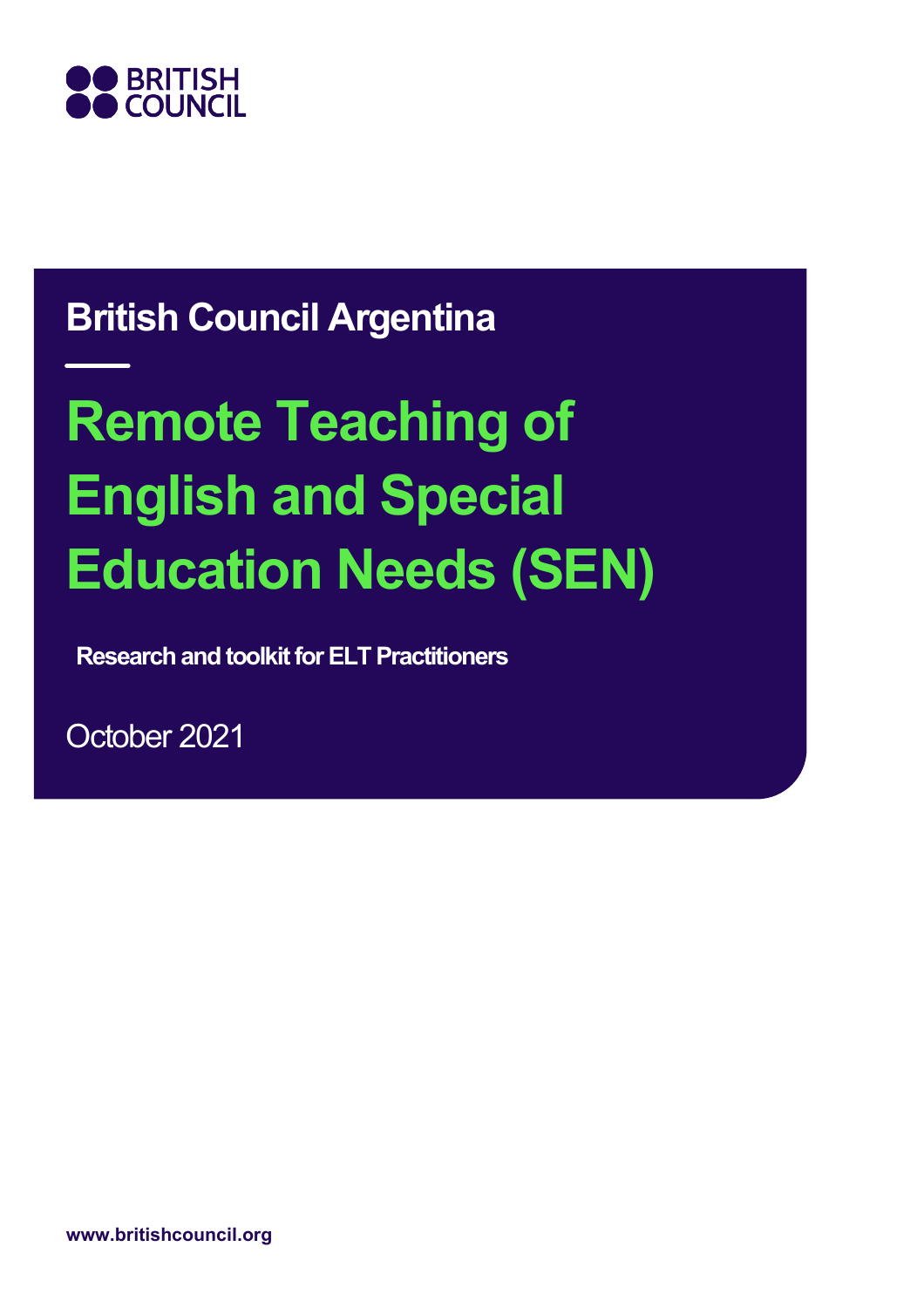The British Council Argentina is pleased to announce its 2021 call for proposals to conduct research into Special Educational Needs (SEN) and the remote teaching of English, in the Americas and the UK. We aim to facilitate research to help practitioners with the remote teaching and learning of English with a focus on a particular area of Special Education Needs.

#### **Timescales**

**Apply by**: 27 October 2021 **Start date:** 1 November 2021 **End date:** 31 March 2022

### **1. Overview of the British Council**

1.1 The British Council builds connections, understanding and trust between people in the UK and other countries through arts and culture, education and the English language. We help young people to gain the skills, confidence and connections they are looking for to realise their potential and to participate in strong and inclusive communities. We support them to learn English, to get a high-quality education and to gain internationally recognised qualifications. Our work in arts and culture stimulates creative expression and exchange and nurtures creative enterprise.

1.2 We connect the best of the UK with the world and the best of the world with the UK. These connections lead to an understanding of each other's strengths and of the challenges and values that we share. This builds trust between people in the UK and other nations which endures even when official relations may be strained.

1.3 We work on the ground in more than 100 countries. In 2019-20 we connected with 80 million people directly and with 791 million people overall, including online and through our broadcasts and publications. Founded in 1934, we are a UK charity governed by Royal Charter and a UK public body. Further information can be viewed at [www.britishcouncil.org.](http://www.britishcouncil.org/)

### **2. Background to the proposal**

As the UK's principal cultural relations organisation in over 100 countries across the world, the British Council is strongly committed to equality, diversity and inclusion. Our work is centred on building meaningful, enduring and respectful relationships across different cultures.

The aim of English for Education Systems (EES) is to support the improvement of English language teaching and learning in formal and non-formal education systems. EES has the following impact areas:

- English Connects our global online engagement with teachers and teacher educators
- English in Education English as a subject in the curriculum and English as a medium of education in formal education systems

#### www.britishcouncil.org 2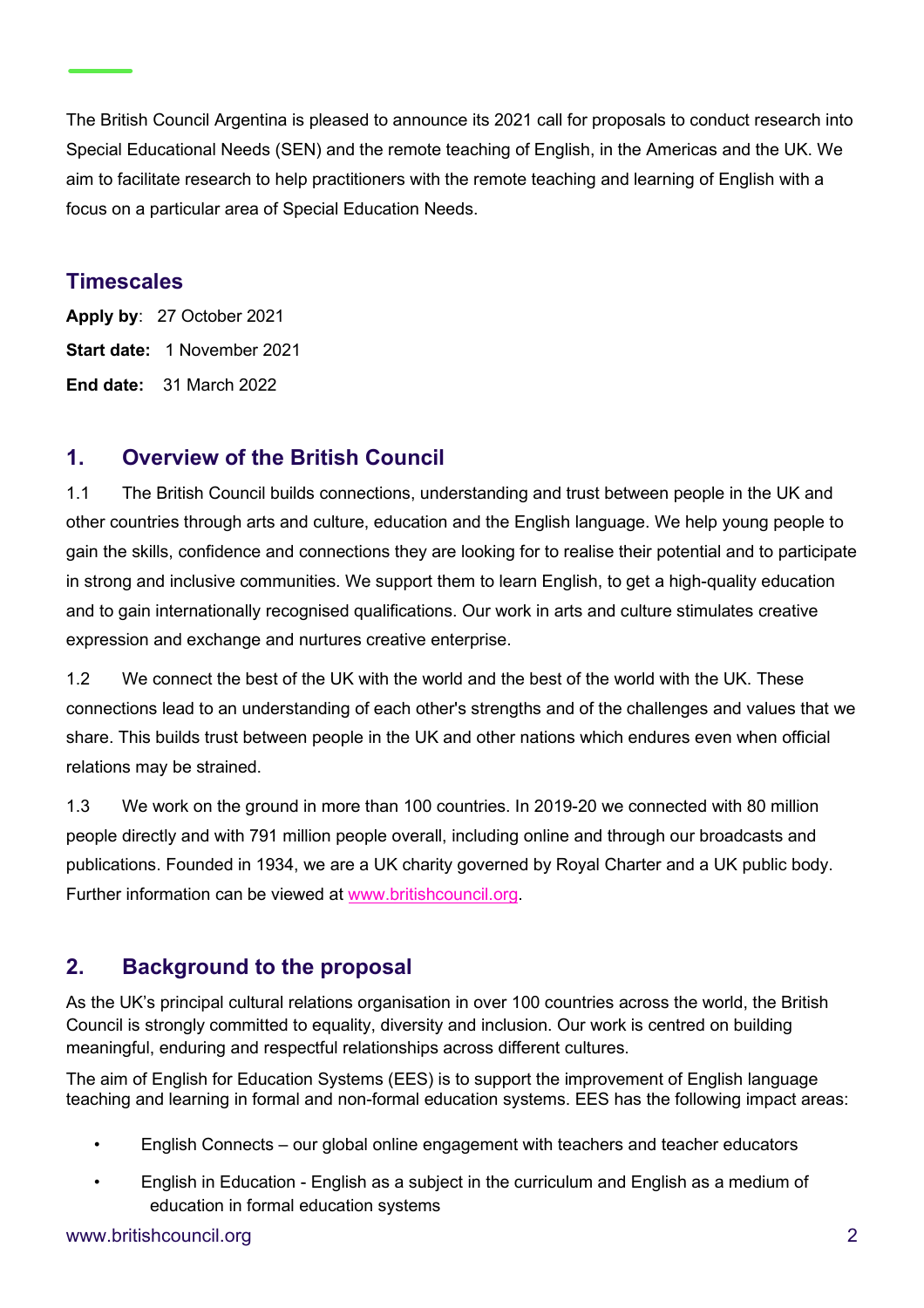• English for Empowerment – formal and non-formal education with two strands – Language for Resilience and English and Digital for Girls' Education

EES delivers these programmes in country through policy advice, research and insight, and the delivery of grant, co-funded and full cost recovery contracts and programmes in 50+ countries in collaboration with ministries of education, education and donor agencies.

Inclusive approaches and practices in education and schools' systems are the basis for improved learning outcomes for all and contribute to Sustainable Development Goal (SDG) 4. They are embedded in everything we do and an essential aspect of each stage of our project delivery process – planning, implementation, monitoring and evaluation.

# **Special Educational Needs (SEN)**

Inclusion in - regular education systems is an entitlement and a fundamental human right for children and young people with special educational needs (SEN). If this is to be successful and sustainable then it must be predicated on an approach that is achievable, empowering, and which is also based on a thorough and sensitive understanding of the current context of the school and education system, particularly while remote teaching. The commitment to developing inclusive practice, therefore, requires a multi-tiered response that addresses policy, practice and culture at all levels within the education system.

However, in working towards this ultimate goal, the British Council believes that a more achievable, realistic and empowering stance is to support schools and education systems to work towards a position where more schools meet the needs of more of their pupils. The British Council therefore believes that the inclusion of pupils with SEN should be seen as an ongoing process rather than an end product. By adopting the definition that more schools meet the needs of more of their pupils, schools and education systems are empowered to constantly engage in improvement rather than be subject to a pass or fail finite judgement.

#### **Background to the proposal:**

It has now been over a year since COVID-19 caused a wave of school closures globally. In June 2021 schools in many countries in the region and indeed the world remain closed, partially closed or have adopted a hybrid model (face to face + remote teaching). However, the challenges remain.

Earlier this year, the British Council commissioned research on *[New Ways of teaching: skills teachers](https://americas.britishcouncil.org/sites/default/files/final-new_ways_of_teaching_250521_to_be_published_0.pdf?_ga=2.33794210.2043801017.1624037286-829463931.1624037286)  [need in order to teach in 2020-2021](https://americas.britishcouncil.org/sites/default/files/final-new_ways_of_teaching_250521_to_be_published_0.pdf?_ga=2.33794210.2043801017.1624037286-829463931.1624037286)*, in order to better understand the challenges teachers face, and the skills teachers need, especially if new to teaching remotely. One of the main findings was the need for more robust pedagogy for online teaching. It was also identified that SEN was a particular area of concern.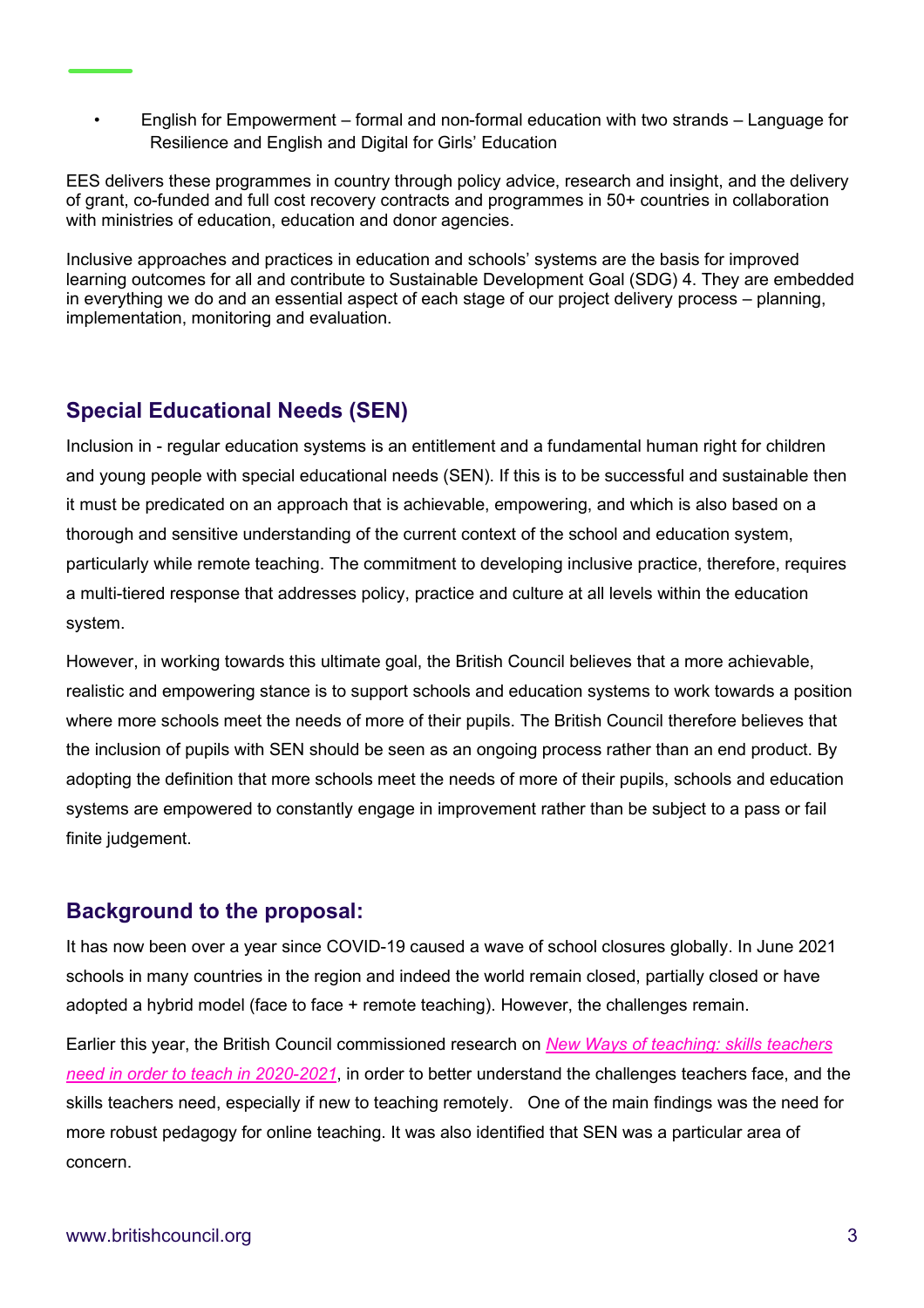# **Aims of this call for proposal**

- To conduct desk research and original research (e.g. surveys, interviews, focus groups) into the needs of English teachers supporting learners with a particular special educational need-to be suggested and justified selection by the applicant-, by identifying successful approaches in this context as well as how international approaches might help (i.e. with a focus on either: Overcoming communication and interaction barriers; Different approaches to cognition and learning; Healthy learning: impact of social, mental and emotional health on the learning process; Sensory or physical, or a subset of these)
- To provide insights and practical advice to teachers that might be struggling to create inclusive classrooms, particularly when teaching remotely.
- To provide research that is relevant, and which has a practical value to the teacher of English, and which also is of interest to school leaders and policymakers.
- To provide evidence-based quidelines and suggestions for ELT practitioners, in the form of a toolkit for a particular area of SEN relevant to the teaching of English.
- To promote equality, diversity, and inclusion in the remote teaching of English

### **Background to British Council Argentina & Remote Teaching**

British Council Argentina is well-placed to lead on the commissioning of this research and analysis because of the experience of the [Remote Teaching Centre](https://www.britishcouncil.org.ar/en/en/programmes/education/rtc) (RTC) in Buenos Aires, which has been the main hub for the delivery of remote lessons to over 80,000 state primary school children in Uruguay, as well as a number of remote teaching and teacher development initiatives in the region and elsewhere.

2.3 The purpose and scope of this Call for Proposals (CFP) and supporting documents is to explain in further detail the requirements of the British Council and the process for submitting a proposal in response to this CFP ("**Proposal**").

#### **3. Proposal Conditions and Contractual Requirements**

This section of the CFP sets out the British Council's contracting requirements, general policy requirements, and the general conditions relating to this procurement process ("**Procurement Process**").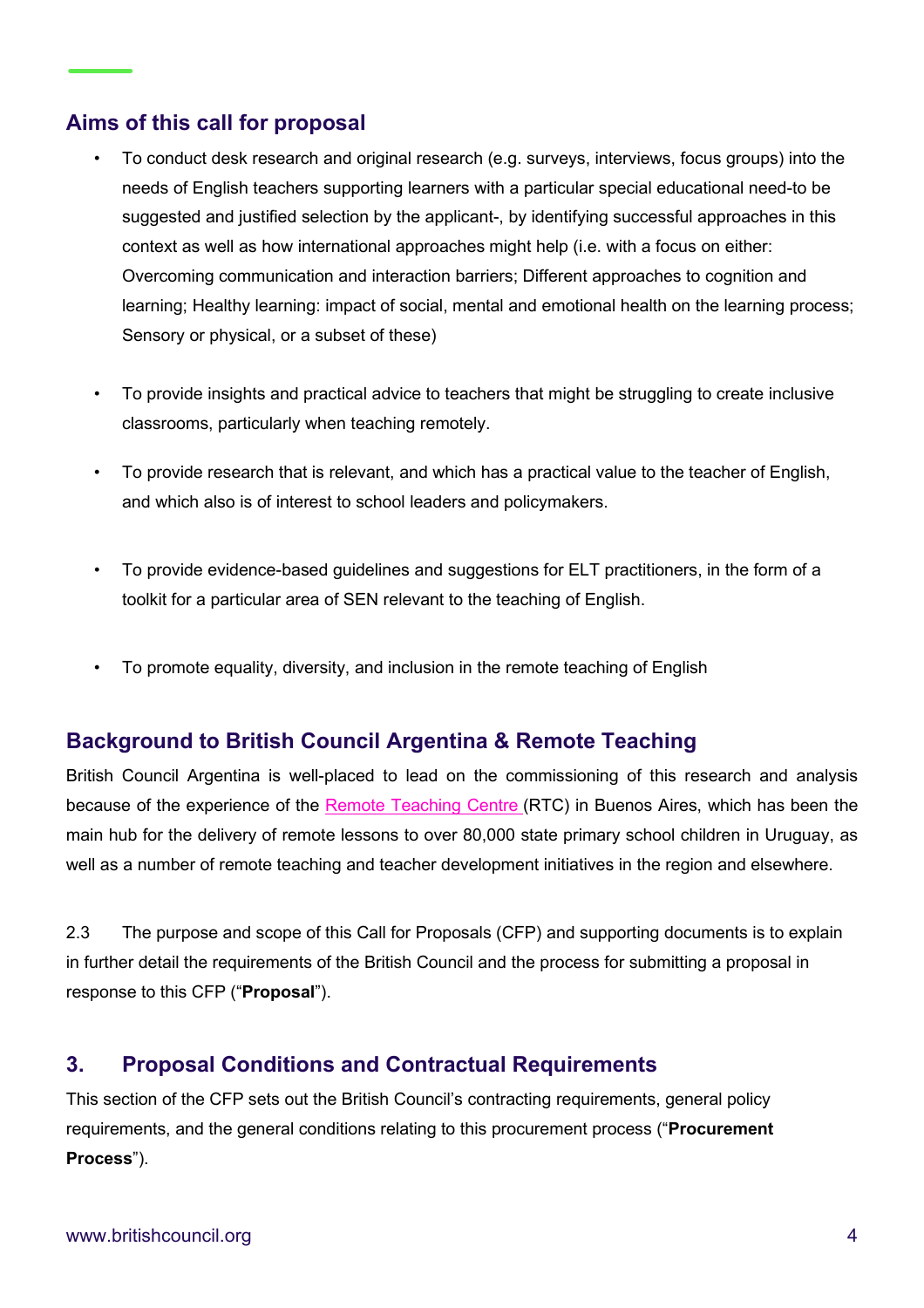#### **3.1 Contracting requirements**

3.1.1 Contracting authority: the British Council which includes any other companies and organisations that control or are controlled by the British Council from time to time (see: [http://www.britishcouncil.org/organisation/structure/status\)](http://www.britishcouncil.org/organisation/structure/status).

3.1.2 Delivery location for goods and/or services: remotely.

3.1.3 Duration: 28 October 2021 to 31 March 2022, with an option of an extension up to 6 months.

3.1.4 Contractual terms: As set out at Annex [1] [*Guidance Note: Terms and Conditions of Contract* ("**Contract**"). By submitting a Proposal, you are agreeing to be bound by the terms of this RFP and the Contract without further negotiation or amendment. Once the Contract is awarded, there will be no changes allowed to the Contract (except in accordance with the provisions of the Contract). Any clarification questions in relation to any aspect of this Procurement Process and the associated documentation should be submitted in accordance with the process set out in paragraph 12 (*Clarification Requests*). Only changes which relate to the correction of ambiguity or manifest error in relation to the terms of the Contract will be considered and, if necessary, the British Council may, when issuing its response to clarification questions, reissue Annex [1] to reflect such changes. Any proposed amendments received from a potential supplier as part of its Proposal shall entitle the British Council to reject that Proposal and to disqualify that potential supplier from this Procurement Process.

### **3.2 General Policy Requirements**

3.2.1 By submitting a Proposal, you confirm that you will, and that you will ensure that any consortium members and/or subcontractors will, comply with all applicable laws, codes of practice, statutory guidance and applicable British Council policies relevant to the goods and/or services being supplied. All relevant British Council policies that suppliers are expected to comply with can be found on the British Council website [\(https://www.britishcouncil.org/organisation/transparency/policies\)](https://www.britishcouncil.org/organisation/transparency/policies).

### **3.3 General Proposal conditions ("Proposal Conditions")**

3.3.1 Application of these Proposal Conditions – In participating in this Procurement Process and/or by submitting a Proposal it will be implied that you accept and will be bound by all the provisions of this RFP and its Annexes. Accordingly, Proposals should be made on the basis of and strictly in accordance with the requirements of this RFP.

3.3.2 Third party verifications – Your Proposal is submitted on the basis that you consent to the British Council carrying out all necessary actions to verify the information that you have provided, and the analysis of your Proposal being undertaken by one or more third parties commissioned by the British Council for such purposes.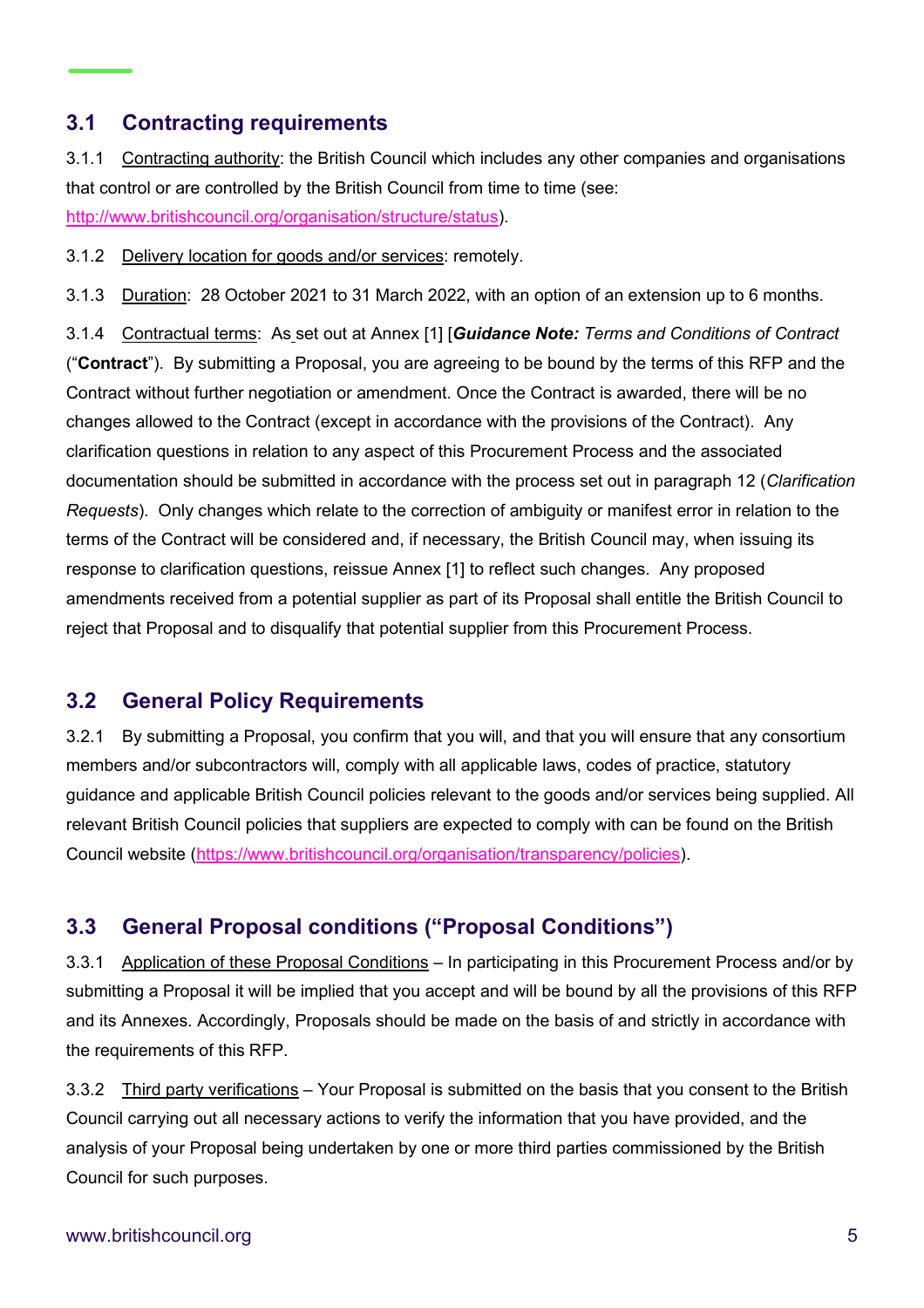3.3.3 Information provided to potential suppliers – Information that is supplied as part of this Procurement Process is supplied in good faith. The information contained in the RFP and the supporting documents and in any related written or oral communication is believed to be correct at the time of issue. No liability (save for fraudulent misrepresentation) is accepted for its accuracy, adequacy or completeness and no warranty is given as such.

3.3.4 Potential suppliers to make their own enquires - You are responsible for analysing and reviewing all information provided to you as part of this Procurement Process and for forming your own opinions and seeking advice as you consider appropriate. The clarification process set out in paragraph 12 should be used for any queries in relation to this Procurement Process.

3.3.5 Amendments to the RFP – At any time prior to the Response Deadline, the British Council may amend the RFP and if appropriate, the Response Deadline shall, at the discretion of the British Council, be extended.

3.3.6 Compliance of Proposal – Any goods and/or services offered should be on the basis of and strictly in accordance with the RFP (including, without limitation, any specification of the British Council's requirements, these Proposal Conditions and the Contract) and all other documents and any clarifications or updates issued by the British Council as part of this Procurement Process.

3.3.7 Compliance with the terms of the Contract – The successful supplier must comply with the Contract as set out in Annex [1] without any amendment (save as described in paragraph 3.1.4). .

3.3.8 Format of Proposal – Proposals must comprise the relevant documents as detailed by the British Council in Annex [2] (Supplier Proposal) completed in accordance with relevant all instructions. Any documents requested by the British Council must be completed in full. It is important that you read the RFP carefully before completing and submitting your Proposal.

3.3.9 Modifications to Proposals once submitted – You may modify your Proposal prior to the Response Deadline by giving written notice to the British Council. Any modification should be clear and submitted as a completely new Proposal in accordance with Annex [2] (Supplier Proposal) and these Proposal Conditions.

3.3.10 Disqualification – If you breach these Proposal Conditions, if there are any errors, omissions or material adverse changes relating to any information supplied by you at any stage in this Procurement Process, if any other circumstances set out in this RFP, and/or in any supporting documents, entitling the British Council to reject a Proposal apply and/or if you or your appointed advisers attempt:

- to inappropriately influence this Procurement Process or fix or set the price for goods or services;
- to enter into an arrangement with any other party that such party shall refrain from submitting a Proposal;
- to enter into any arrangement with any other party (other than another party that forms part of your consortium bid or is your proposed sub-contractor) as to the prices submitted;

www.britishcouncil.org 6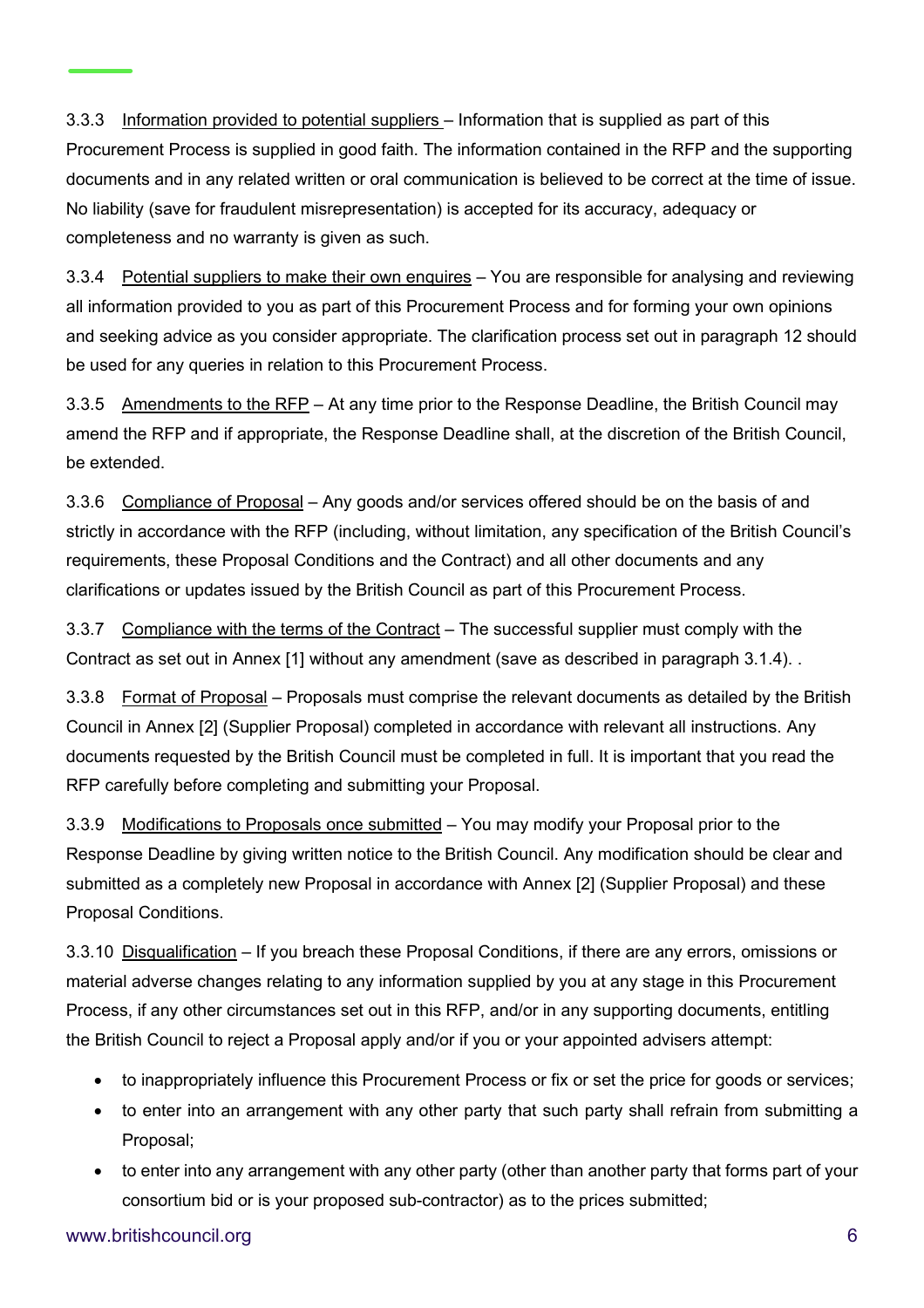- to collude in any other way;
- to engage in direct or indirect bribery or canvassing by you or your appointed advisers in relation to this Procurement Process; or
- to obtain information from any of the employees, agents or advisors of the British Council concerning this Procurement Process (other than as set out in these Proposal Conditions) or from another potential supplier or another Proposal, the British Council shall be entitled to reject your Proposal in full and to disqualify you from this Procurement Process. Subject to paragraph 3.3.1 below, by participating in this Procurement Process you accept that the British Council shall have no liability to a disqualified potential supplier in these circumstances.

3.3.11 Proposal costs – You are responsible for obtaining all information necessary for preparation of your Proposal and for all costs and expenses incurred in preparation of the Proposal. Subject paragraph 3.3.15, you accept by your participation in this Procurement Process, including without limitation the submission of a Proposal, that you will not be entitled to claim from the British Council any costs, expenses or liabilities that you may incur in submitting a Proposal irrespective of whether or not your Proposal is successful.

3.3.12 Rights to cancel or vary this Procurement Process – Nothing in this Procurement Process will bind the British Council to enter into any contractual or other arrangement with you or any other potential supplier. It is intended that the remainder of this Procurement Process will take place in accordance with the provisions of this RFP, but the British Council reserves the right to terminate, amend or vary (to include, without limitation, in relation to any timescales or deadlines) this Procurement Process by notice in writing. Subject to paragraph 3.3.15, the British will have no liability for any losses, costs or expenses you incur as a result of such actions.

3.3.13 Consortium Members and sub-contractors – It is your responsibility to ensure that any staff, consortium members, sub-contractors and advisers abide by these Proposal Conditions and the requirements of this RFP.

3.3.14 Liability – Nothing in these Proposal Conditions is intended to exclude or limit the liability of the British Council in relation to fraud or in other circumstances where the British Council's liability may not be limited under any applicable law.

# **4. Confidentiality and Information Governance**

4.1 All information supplied to you by the British Council, including this RFP and all other documents relating to this Procurement Process, either in writing or orally, must be treated in confidence and not disclosed to any third party (save to your professional advisers, consortium members and/or subcontractors strictly for the purposes only of helping you to participate in this Procurement Process and/or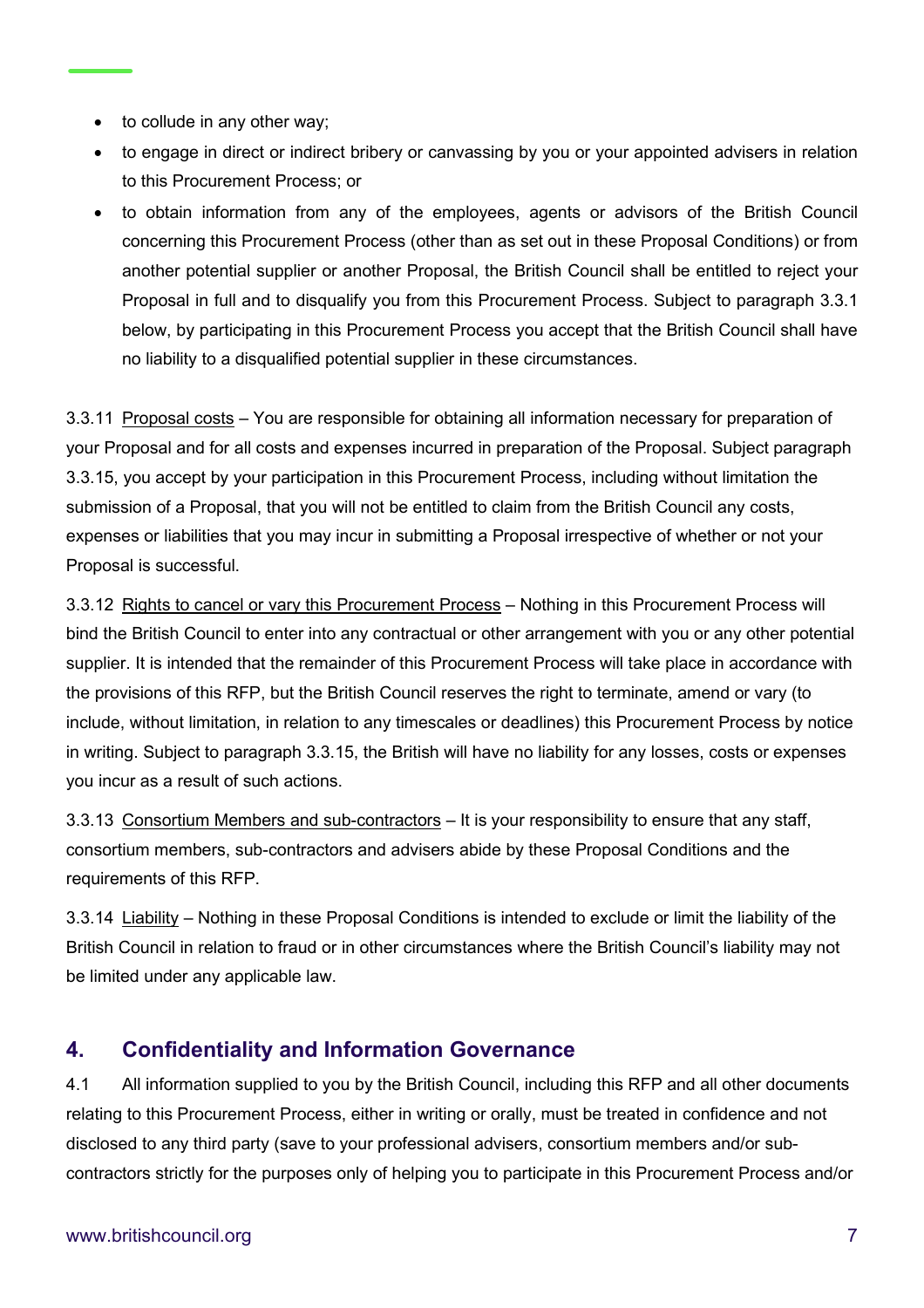prepare your Proposal) unless the information is already in the public domain or is required to be disclosed under any applicable laws.

4.2 You shall not disclose, copy or reproduce any of the information supplied to you as part of this Procurement Process other than for the purposes of preparing and submitting a Proposal. There must be no publicity by you regarding the Procurement Process or the future award of any contract unless the British Council has given express written consent to the relevant communication.

4.3 The British Council reserves the right to disclose all documents relating to this Procurement Process, including without limitation your Proposal, to any employee, third party agent, adviser or other third party involved in the Procurement Process in support of, and/or in collaboration with, the British Council. The British Council further reserves the right to publish the Contract once awarded and/or disclose information in connection with supplier performance under the Contract in accordance with any public sector transparency policies (as referred to below). By participating in this Procurement Process, you agree to such disclosure and/or publication by the British Council in accordance with such rights reserved by it under this paragraph.

4.4 The Freedom of Information Act 2000 ("FOIA"), EU General Data Protection Regulation (GDPR) 2015, the Environmental Information Regulations 2004 ("EIR"), and public sector transparency policies apply to the British Council (together the "**Disclosure Obligations**").

4.5 You should be aware of the British Council's obligations and responsibilities under the Disclosure Obligations to disclose information held by the British Council. Information provided by you in connection with this Procurement Process, or with any contract that may be awarded as a result of this exercise, may therefore have to be disclosed by the British Council under the Disclosure Obligations, unless the British Council decides that one of the statutory exemptions under the FOIA or the EIR applies.

### **5. Proposal Validity**

5.1 Your Proposal must remain open for acceptance by the British Council for a period of sixty days from the Response Deadline. A Proposal not valid for this period may be rejected by the British Council.

#### **6. Payment and Invoicing**

6.1 The British Council will pay correctly addressed and undisputed invoices within 30 days in accordance with the requirements of the Contract. Suppliers to the British Council must ensure comparable payment provisions apply to the payment of their sub-contractors and the sub-contractors of their sub-contractors. General requirements for an invoice for the British Council include:

- A description of the good/services supplied is included.
- The British Council Purchase Order number is included.

www.britishcouncil.org 8 It is sent electronically via email in PDF format to [ARFacturas@britishcouncil.org.ar](mailto:ARFacturas@britishcouncil.org.ar)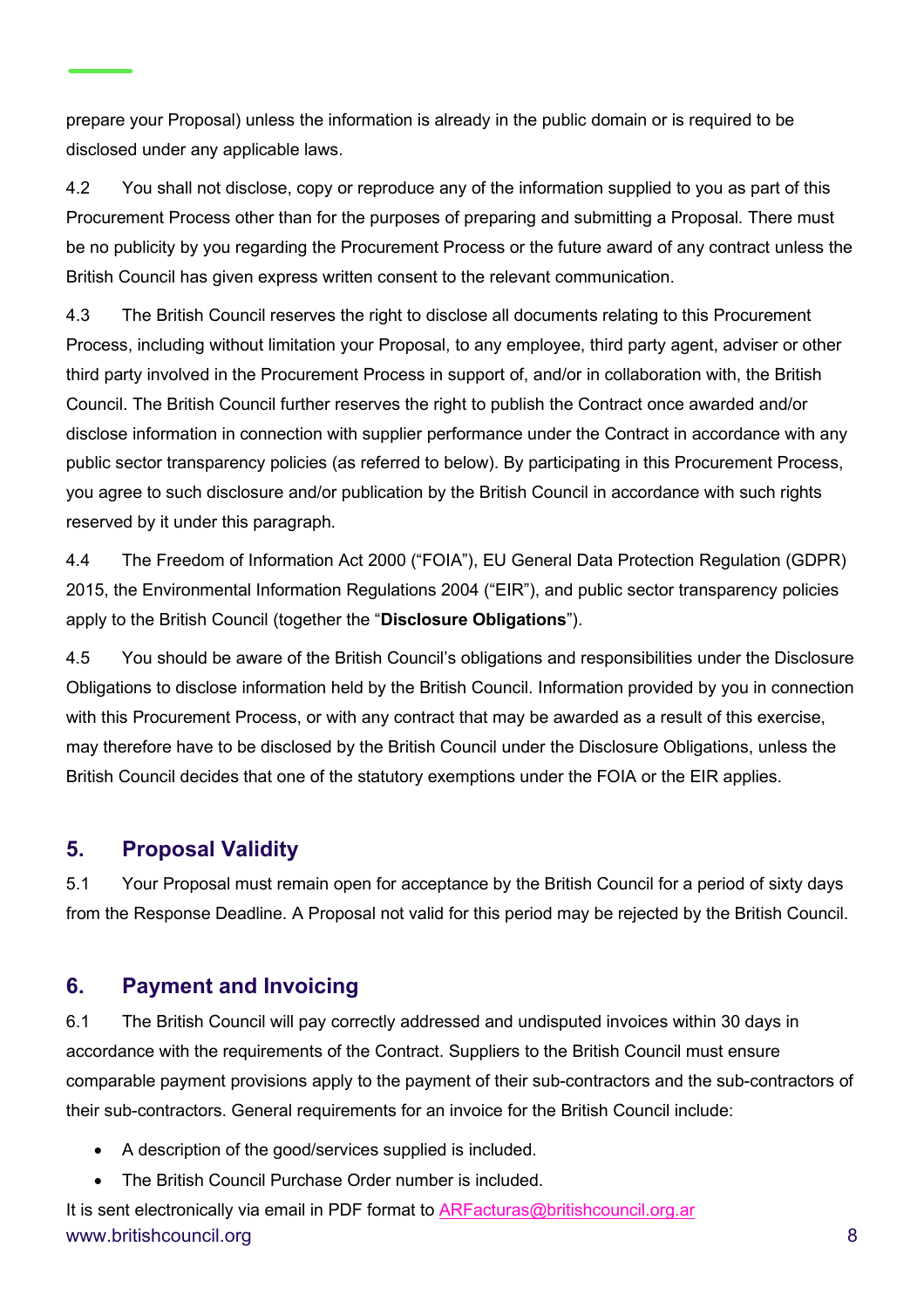### **7. Specification**

#### **7.1. Objectives of the project**

British Council Argentina would like to commission a piece of research focused on identifying policies, programmes and practices that successfully address SEN (Special Education Needs) when teaching English remotely. The British Council´s understanding of remote teaching refers to synchronous live interaction.

The aim of this research is to provide ELT practitioners practical tools that help adapt and improve their teaching practice in an online classroom with different student's needs. The scope should address compulsory education (primary and secondary) within the Americas and the UK, with English as the subject.

#### **7.2. Different instances of remote teaching that should be considered:**

Consider policies, resources and good practices of different instances of remote teaching of English as a subject:

- 1. A considered approach to English remote teaching: learning environment and context. Identify learners needs.
- 2. Lesson plan and adapting materials: Adapting curriculum and course book, Skills work (Speaking / Listening / Reading / Writing). Suggested tools, resources and further Information.
- 3. Classroom management: group work and pair-work, troubleshooting, communication with parents. Tasks, homework, and assessment – how can parents help?
- 4. Motivation and assessment: Motivating students online. Engaging students, learner training. Formative assessment (how to – speaking – listening – reading – writing) Resources and tools.

#### **7.3 Deliverables: Collection, reviewing of data and development of a toolkit**

- a) **Desk research** with a particular focus on SEN and language teaching, leading to a literature review that gives an overview of SEN in general, but which goes into more detail on your chosen area of research and analysis (i.e., with a focus on either: Overcoming communication and interaction barriers; Different approaches to cognition and learning; Healthy learning: impact of social, mental and emotional health on the learning process; Sensory or physical, or a subset of these)
- b) Identify good practices, resources and tools (where they exist) that address SEN in general, and the chosen area of SEN in particular, especially when it relates to language teaching. Suggested sources include public and private educational entities, organisations specialising in SEN, governments, and ELT communities (e.g. English Teacher Associations) in the UK, across the Americas, and elsewhere.
- www.britishcouncil.org 9 c) **Identify the needs of teachers of English in the Americas** when it comes to helping them cater for SEN students (of your chosen area) who require extra attention when teaching and learning online. We expect this knowledge and insight can be met by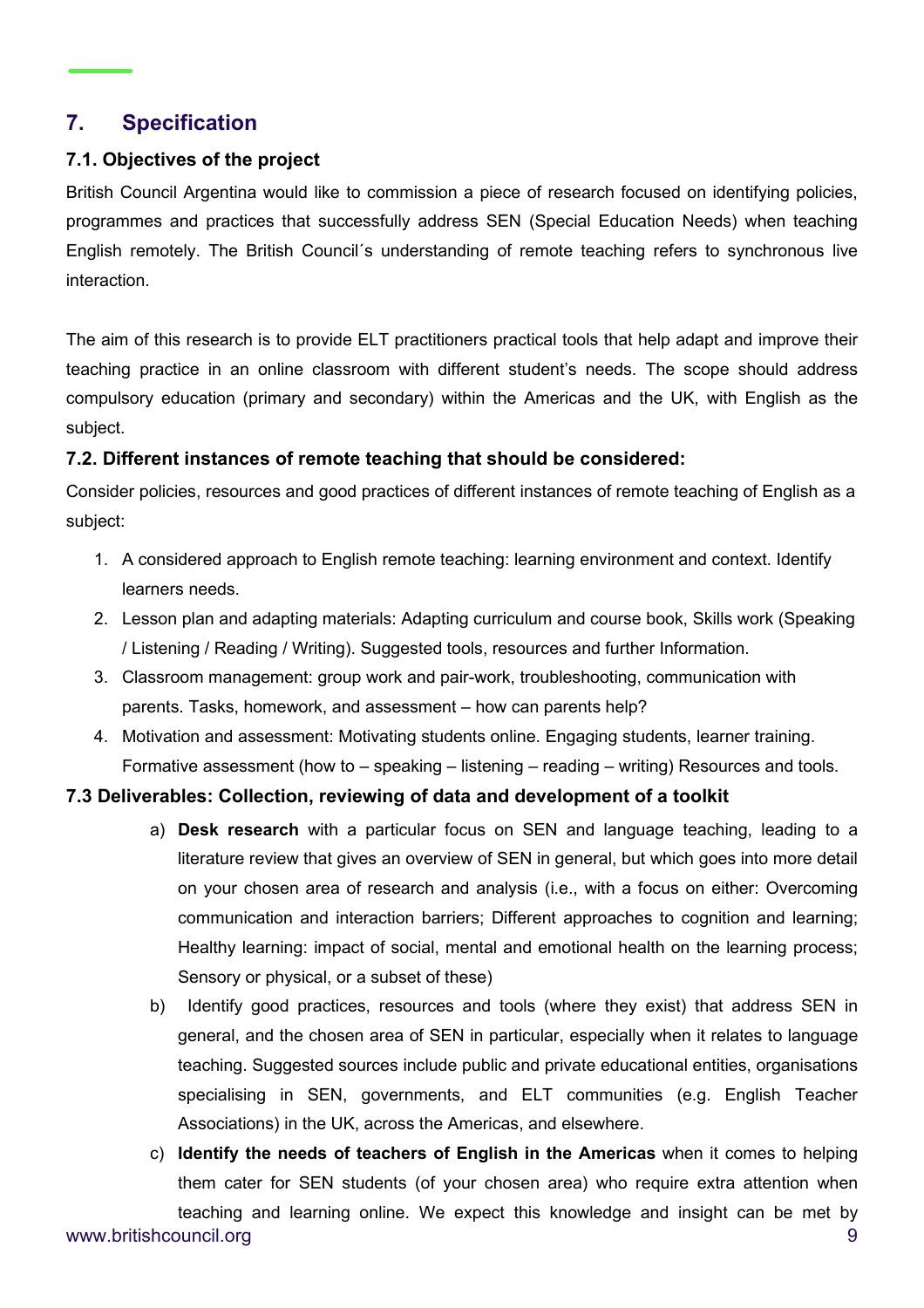conducting **surveys, focus groups -teacher groups of different countries working together discussing differences in their contexts- and interviews with key stakeholders such as English Teacher Associations, Educational institutions and Ministries of Education**, to provide more detail of some of the challenges and responses. This analysis should include the following countries as minimum, and the British council can assist by helping to identify stakeholders and providing letters/emails of introduction:

- 1. **Argentina**
- 2. **Brazil**
- 3. **Colombia**
- 4. **Mexico**
- 5. **Peru**
- **6. Uruguay**
- **7. UK**
- d) **Synthesis and analysis of data,** matching potential resources / advice to needs that will result in **a toolkit** with suggestions and teaching approaches to make lessons more inclusive for learners with your chosen area of SEN. We anticipate this toolkit will include:
	- 1. **A discussion of the potential barriers** SEN students might face when learning remotely
	- 2. Suggestions for the design of **lesson plans** and for the adaptation of **teaching materials (including coursebooks)**, to make them more accessible. **Suggestions of effective approaches** to teach English online to learners with SEN, considering aspects such as **approach to skills work** (e.g. Reading, Writing, Speaking, Listening) , **classroom management**, **task types, and homework** .
	- 3. **Identification** of ways to **successfully motivate students** when teaching remotely
	- 4. Suggestion of how to deal with assessment, both formative and summative, when teaching students remotely.
- e) Once the work is finished, the chosen consultant will present the main findings and toolkit in an online event (webinar) to the ELT community in the Americas (date to be agreed upon).

#### **7.4. Details of consultancy**

This call for proposal is opened to consultants around the world who can commit to delivering the following:

**ACTIVITY DATE - year**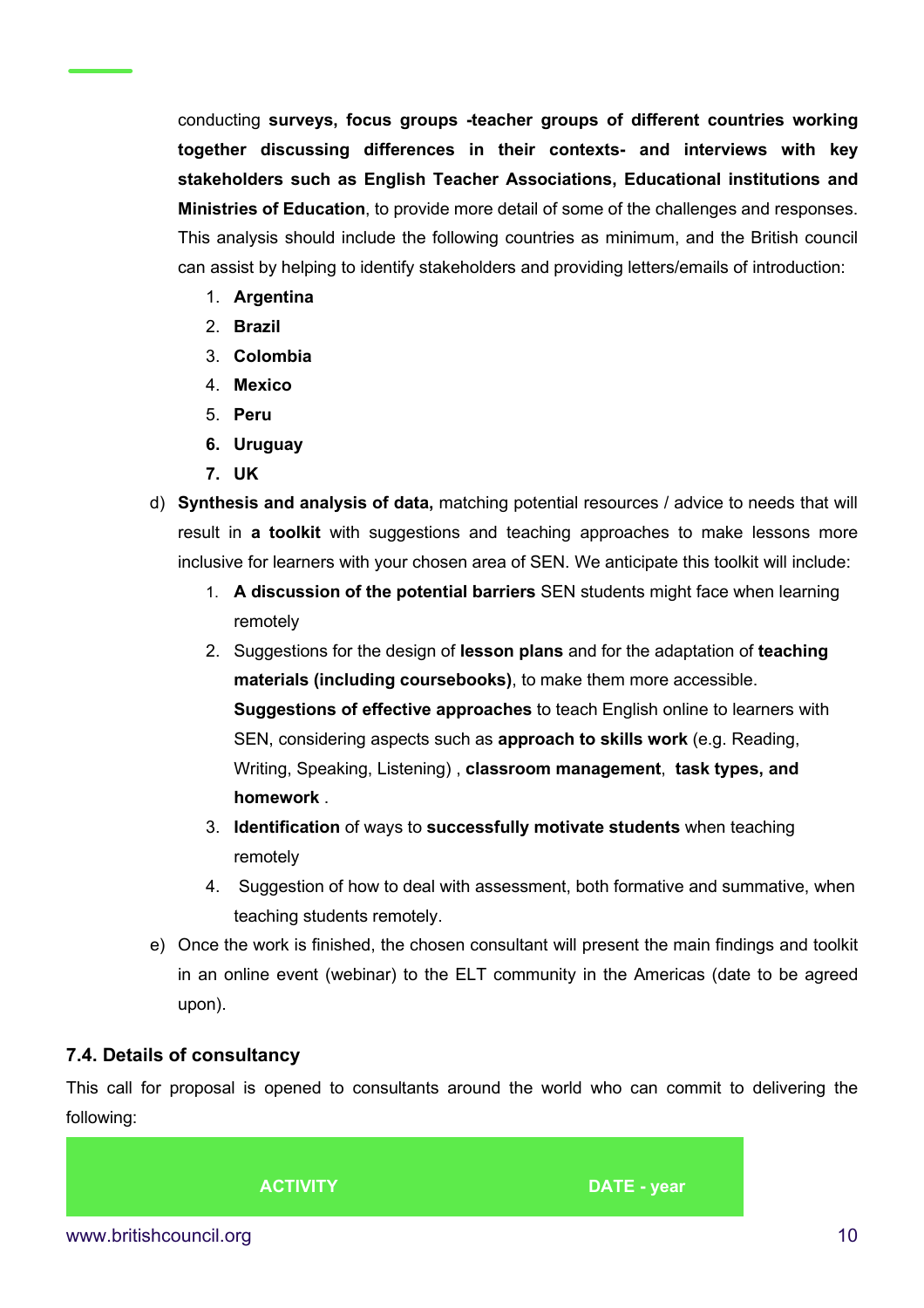| <b>Contract start date and beginning of consultancy</b><br>assignment | 1 November 2021           |
|-----------------------------------------------------------------------|---------------------------|
| Meeting between consultant and British Council's RT-                  | 1 November 2021           |
| <b>CE committee &amp; signing of contract</b>                         |                           |
| <b>Work plan submission</b>                                           | 8 November 2021           |
| Initial findings - first draft of research report                     | 15 December               |
| submission + preliminary toolkit (for feedback from                   |                           |
| <b>British Council)</b>                                               |                           |
| Final report submission and toolkit (for feedback from                | 14 January 2022           |
| <b>British Council)</b>                                               |                           |
| Anticipated final changes made after British Council                  | 4 February 2022           |
| feedback given                                                        |                           |
| Present main findings and toolkit in two online events                | <b>February and March</b> |
| to ELT community (ELT roundtable and Webinar)                         | 2022                      |
|                                                                       | (Dates TBD)               |
| End of consultancy assignment                                         | 31 March 2022             |

### **Who may apply?**

A consultant with international reach and demonstrable experience and knowledge of both English Language Teaching (ELT) and SEN, who also has previously undertaken research and analysis projects.

We encourage and welcome applications from consultants with lived experience in this area.

### **8. Intellectual Property**

The Consultant expressly agrees that the Course design and content of the course, survey results and reports, shall belong exclusively to the British Council, even if created outside its premises, if bound to or resulting from the performance of the scope of this Agreement and/or the information owned by the CLIENT.

#### **9. Budget**

The maximum budget for this project will be £27.000 (including VAT if payable) and should be taken into consideration in your proposal. This is to cover everything as outlined in this request for proposal.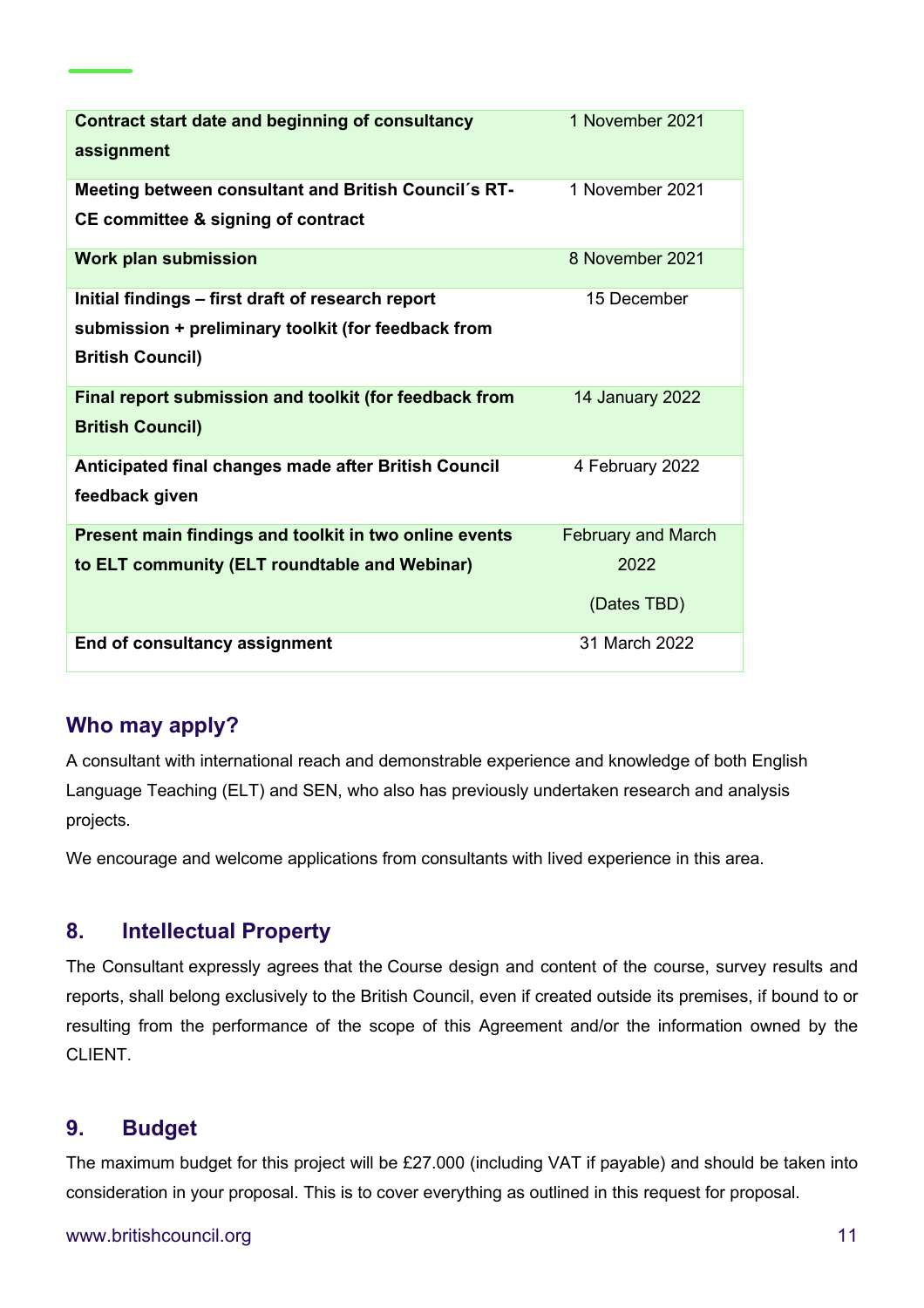# **10. Key background documents**

11.1 Further relevant background documents / information may be provided to potential suppliers as an Annex to this RFP and/or by way of the issue of additional documents / links to additional information / documents. Please view list of Annexes at the end of this document.

#### **12. Timescales**

12.1 Subject to any changes notified to potential suppliers by the British Council in accordance with the Proposal Conditions, the intended timescales applicable to this Procurement Process are:

| <b>ACTIVITY</b>                                              | <b>DATE - year</b> |
|--------------------------------------------------------------|--------------------|
| Deadline for asking clarification of questions               | 22 October (5pm    |
|                                                              | Argentina)         |
| <b>British Council to respond to clarification questions</b> | 25 October         |
| Deadline for submission of proposal                          | 27 October (5 pm   |
|                                                              | Argentina)         |
| <b>Selection of proposals</b>                                | 28 October         |
| <b>Final Decision communicated to winning applicant</b>      | 29 October         |
| <b>Signing of contract</b>                                   | 1 November         |
| <b>Beginning of consultancy assignment</b>                   | 1 November         |

### **13. Instructions for Responding**

13.1 The documents that must be submitted to form your Proposal are listed at Part [2] (Submission Checklist) of Annex [2] (Supplier Proposal) to this RFP. All documents required as part of your Proposal should be submitted to [milagros.mendezprato@britishcouncil.org](mailto:milagros.mendezprato@britishcouncil.org)

by the Response Deadline, as set out in the Timescales section of this RFP. Subject line: "Proposal – Remote Teaching of English & SEN".

13.2 The following requirements should be complied with when submitting your Proposal in response to this RFP:

- Please ensure that you send your submission in good time to prevent issues with technology late Proposals may be rejected by the British Council.
- Do not submit any additional supporting documentation with your Proposal except where specifically requested to do so. PDF, JPG, PPT, Word and Excel formats can be used for any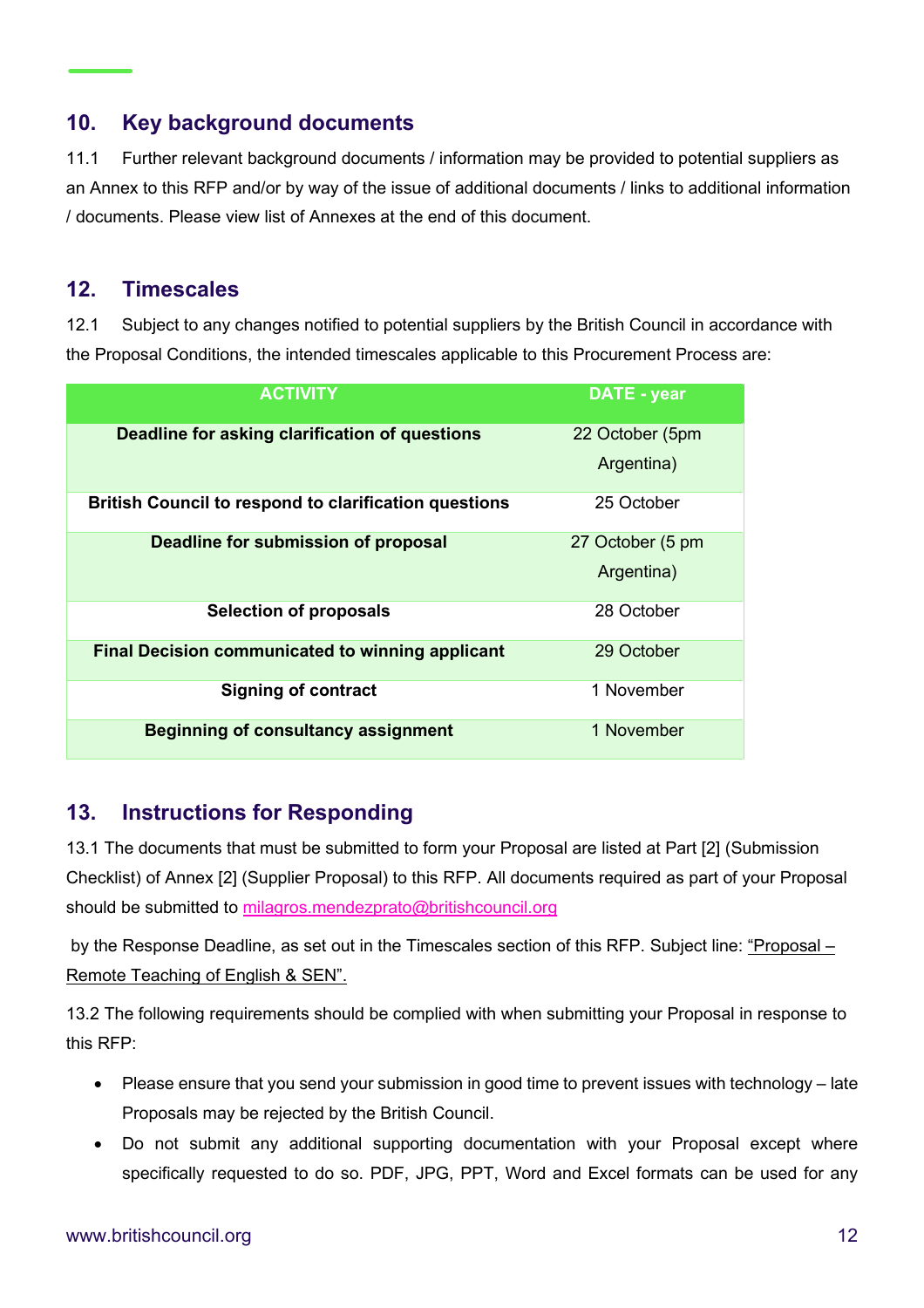additional supporting documentation (other formats should not be used without the prior written approval of the British Council).

- All attachments/supporting documentation should be provided separately to your main Proposal document, clearly labelled and cross-referenced to the Proposal as relevant.
- If you submit a generic policy / document, you must indicate the page and paragraph reference that is relevant to a particular part of your Proposal.
- Unless otherwise stated as part of this RFP or its Annexes, all Proposals should be in the format of the relevant British Council requirement with your response to that requirement inserted underneath.
- Where supporting evidence is requested as 'or equivalent' you must demonstrate such equivalence as part of your Proposal.
- Any deliberate alteration of a British Council requirement as part of your Proposal will invalidate your Proposal to that requirement and for evaluation purposes you shall be deemed not to have responded to that particular requirement.
- Responses should be concise, unambiguous, and should directly address the requirement stated.
- Your Proposal to the RFP requirements and pricing will be incorporated into the Contract, as appropriate.

#### **14. Clarification Requests**

14.1 All clarification requests should be submitted to [graham.stanley@britishcouncil.org](mailto:graham.stanley@britishcouncil.org) by the Clarification Deadline, as set out in the Timescales section of this RFP. The British Council is under no obligation to respond to clarification requests and will response if the question is appropriate and received before the Clarification Deadline.

14.2 Any clarification requests should clearly reference the appropriate paragraph in the RFP documentation and, to the extent possible, should be aggregated rather than sent individually.

14.3 The British Council reserves the right to issue any clarification request made by you, and the response, to all potential suppliers unless you expressly require it to be kept confidential at the time the request is made. If the British Council considers the contents of the request not to be confidential, it will inform you and you will have the opportunity to withdraw the clarification query prior to the British Council responding to all potential suppliers.

14.4 The British Council may at any time request further information from potential suppliers to verify or clarify any aspects of their Proposal or other information they may have provided. Should you not provide supplementary information or clarifications to the British Council by any deadline notified to you, your Proposal may be rejected in full and you may be disqualified from this Procurement Process.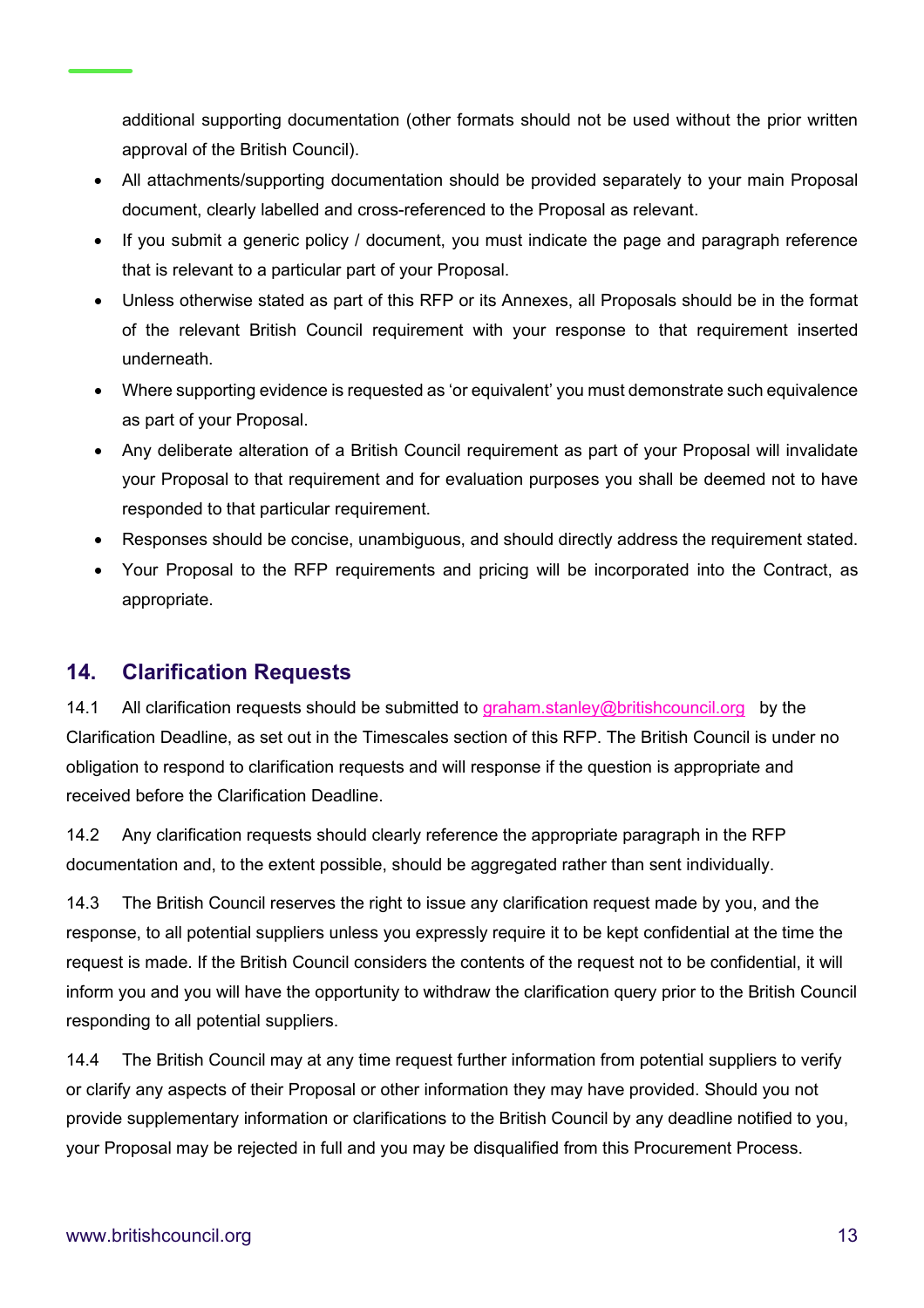## **15. Evaluation Criteria**

15.1 You will have your Proposal evaluated as set out below:

**Stage 1:** Proposals will be checked to ensure that they have been completed correctly and all necessary information has been provided. responses correctly completed with all relevant information being provided and all mandatory requirements as outlined in Section 8 met will proceed to Stage 2. Any Proposal not correctly completed in accordance with the requirements of this RFP and/or containing omissions may be rejected at this point. Where a Proposal is rejected at this point it will automatically be disqualified and will not be further evaluated.

↓

**Stage 2:** If a bidder succeeds in passing Stages 1 of the evaluation, then it will have its Proposal evaluated in accordance with the evaluation methodology set out below.

15.2 Award Criteria – Responses from potential suppliers will be assessed to determine the most economically advantages proposal using the following criteria and weightings and will be assessed entirely on your response submitted:

| <b>Criteria</b>                                               | Weighting |
|---------------------------------------------------------------|-----------|
| Social Value                                                  | 10%       |
| Methodology and Approach that                                 | 30%       |
| demonstrates that the researcher                              |           |
| understands the request                                       |           |
| Applicants should consider:                                   |           |
| • The potential impact and relevance of the                   |           |
| research on ELT practice, and output to ELT<br>professionals. |           |
| . The originality of the contribution to its field            |           |
| within ELT.                                                   |           |
|                                                               |           |
| Knowledge of the sector, professional                         | 40%       |
| experience, qualifications and competencies.                  |           |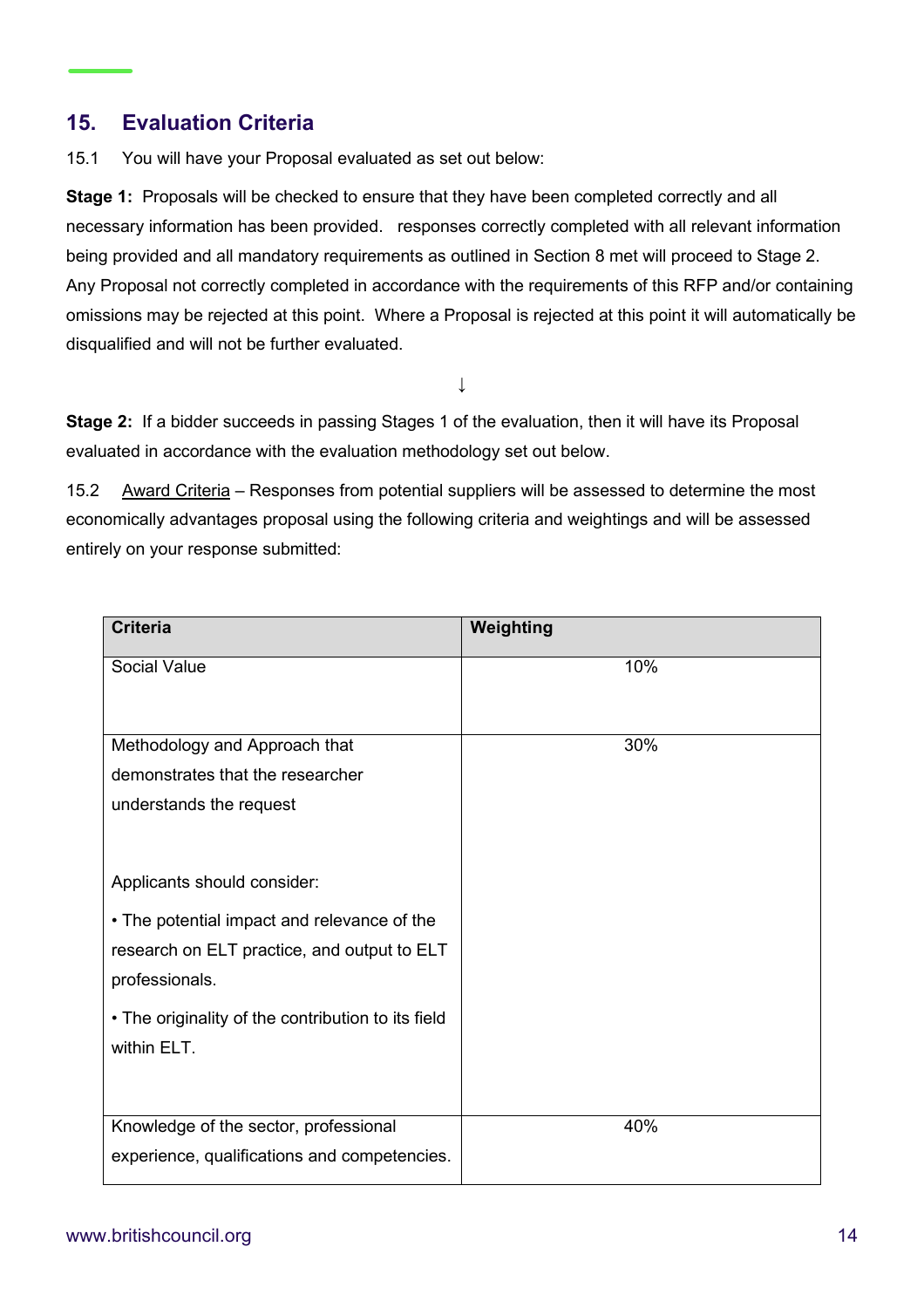15.3 Scoring Model – Proposals will be subject to an initial review at the start of Stage 2 of the evaluation process. Any Proposals not meeting mandatory requirements or constraints (if any) will be rejected in full at this point and will not be assessed or scored further. Proposals not so rejected will be scored by an evaluation panel appointed by the British Council for all criteria other than Commercial using the following scoring model:

| <b>Points</b> | Interpretation                                                                                                                                                                                                                                                                                                                                                                                                                                                                                           |
|---------------|----------------------------------------------------------------------------------------------------------------------------------------------------------------------------------------------------------------------------------------------------------------------------------------------------------------------------------------------------------------------------------------------------------------------------------------------------------------------------------------------------------|
| 10            | <b>Excellent</b> – Overall the response demonstrates that the bidder meets all areas of<br>the requirement and provides all of the areas evidence requested in the level of<br>detail requested. This, therefore, is a detailed excellent response that meets all<br>aspects of the requirement leaving no ambiguity as to whether the bidder can meet<br>the requirement.                                                                                                                               |
| 7             | Good - Overall the response demonstrates that the bidder meets all areas of the<br>requirement and provides all of the areas of evidence requested, but contains some<br>trivial omissions in relation to the level of detail requested in terms of either the<br>response or the evidence. This, therefore, is a good response that meets all aspects<br>of the requirement with only a trivial level ambiguity due the bidders failure to<br>provide all information at the level of detail requested. |
| 5             | Adequate - Overall the response demonstrates that the bidder meets all areas of<br>the requirement, but not all of the areas of evidence requested have been provided.<br>This, therefore, is an adequate response, but with some limited ambiguity as to<br>whether the bidder can meet the requirement due to the bidder's failure to provide<br>all of the evidence requested.                                                                                                                        |
| 3             | <b>Poor</b> – The response does not demonstrate that the bidder meets the requirement<br>in one or more areas. This, therefore, is a poor response with significant ambiguity<br>as to whether the bidder can meet the requirement due to the failure by the bidder to<br>show that it meets one or more areas of the requirement.                                                                                                                                                                       |
| 0             | <b>Unacceptable</b> – The response is non-compliant with the requirements of the RFP<br>and/or no response has been provided.                                                                                                                                                                                                                                                                                                                                                                            |